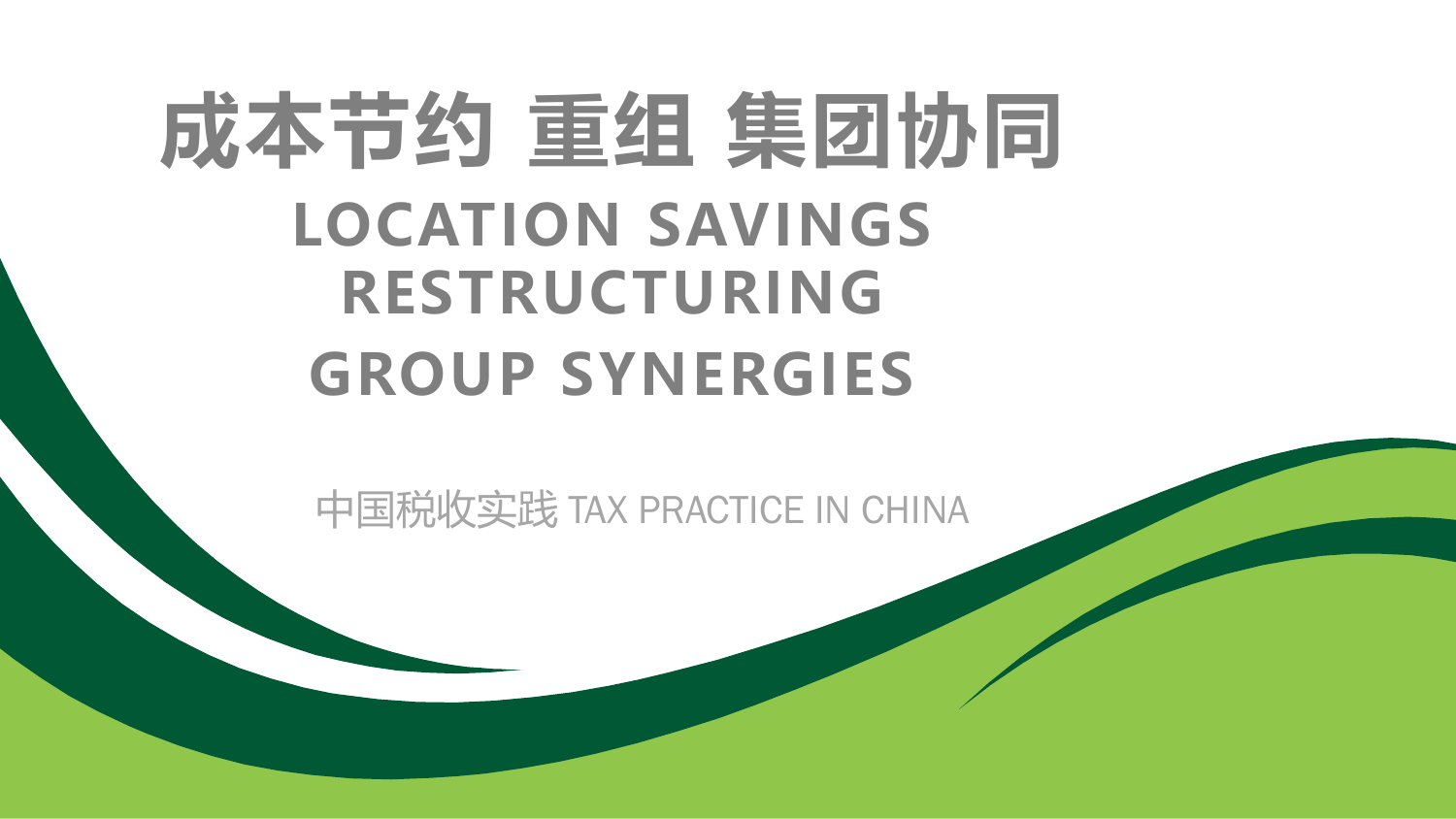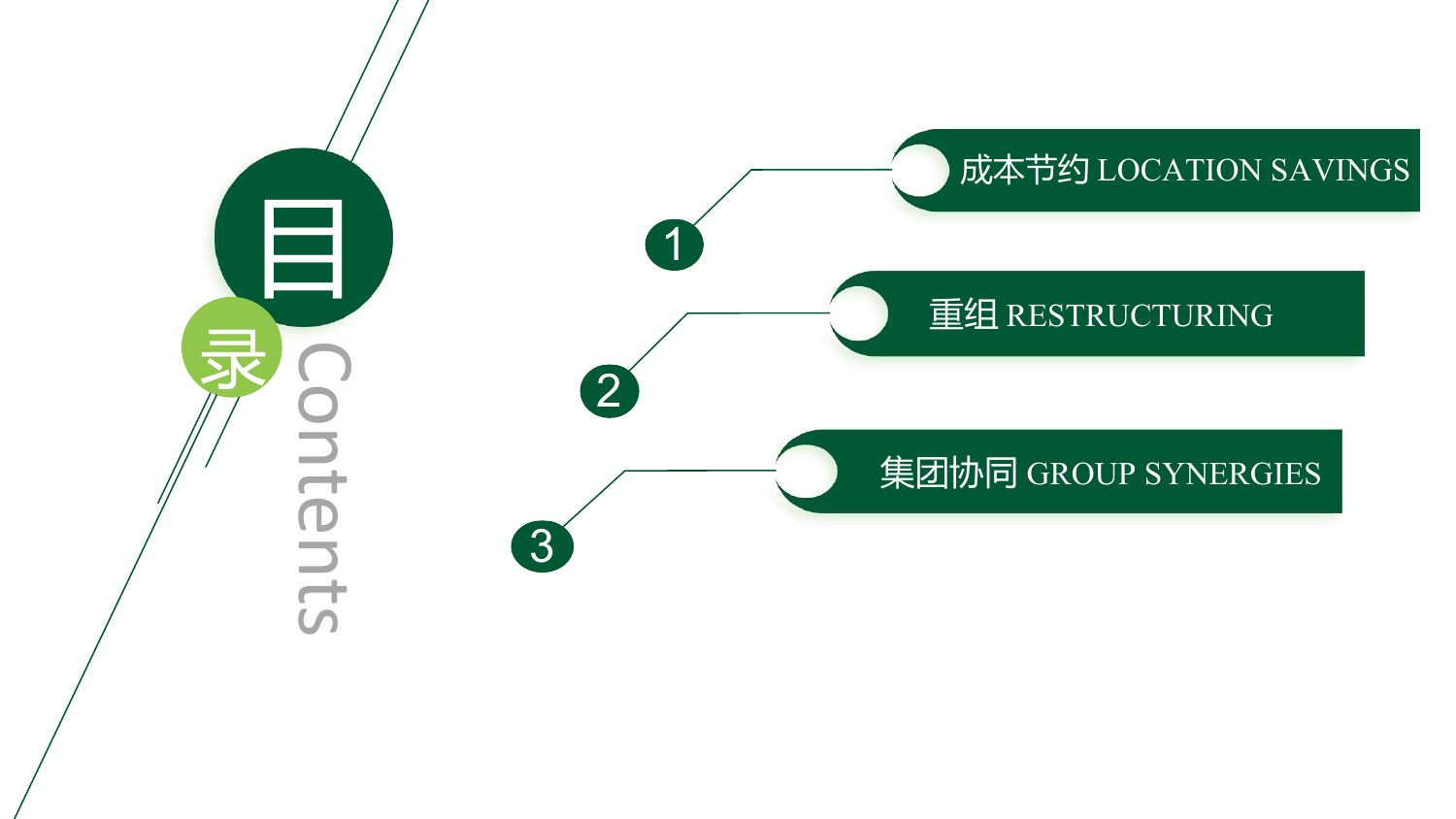# 01 成本节约 LOCATION SAVINGS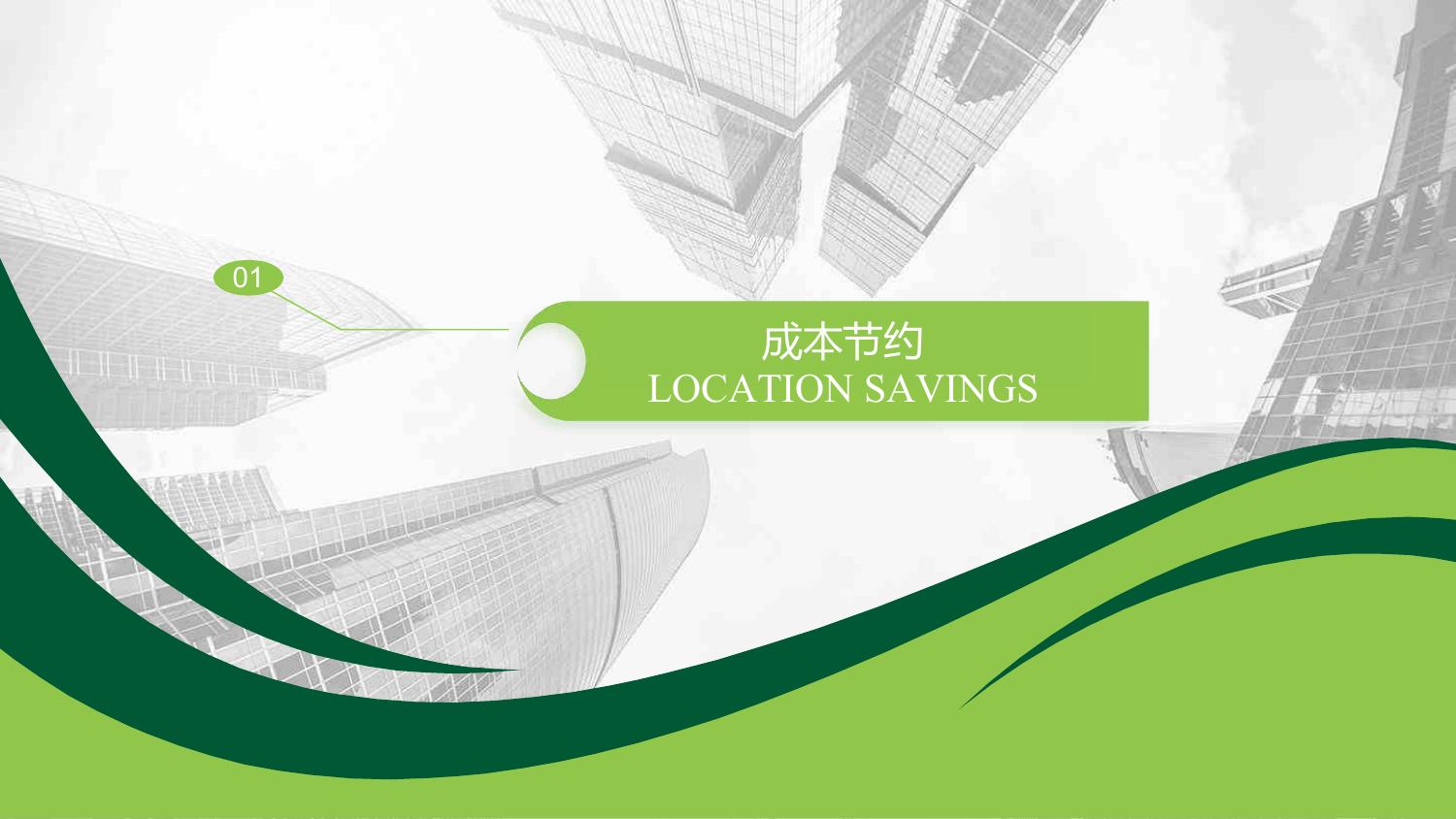# OECD 2017版转让定价指南中关于成本节约的规定 LOCATION SAVINGS IN OECD 2017 TRANSFER PRICING GUIDELINE

跨国公司可以通过将部分业务 转移到低成本地区来获取地域 性特殊因素带来的优势。转移 到低成本地区可以减少的成本 包括低劳动力成本、较低的不 动产购置成本等。但是,在考 虑地域性特殊因素时,我们还 需要考虑跨国公司增加的业务 转移成本,这些成本包括停止 现有业务产生的停工成本、将 业务转移到新的地区后,由于 该地区远离销售市场而产生的 高运输成本、当地人员的培训 成本、产品质量控制成本等。



Location savings can be derived by an MNE group that relocates some of its activities to a place where costs (such as labor costs, real estate costs, etc.) are lower than in the location where the activities were initially performed, account being taken of the possible costs involved in the relocation (such as termination costs for the existing operation, possibly higher infrastructure costs in the new location, possibly higher transportation costs if the new operation is more distant from the market, training costs of local employees, etc.).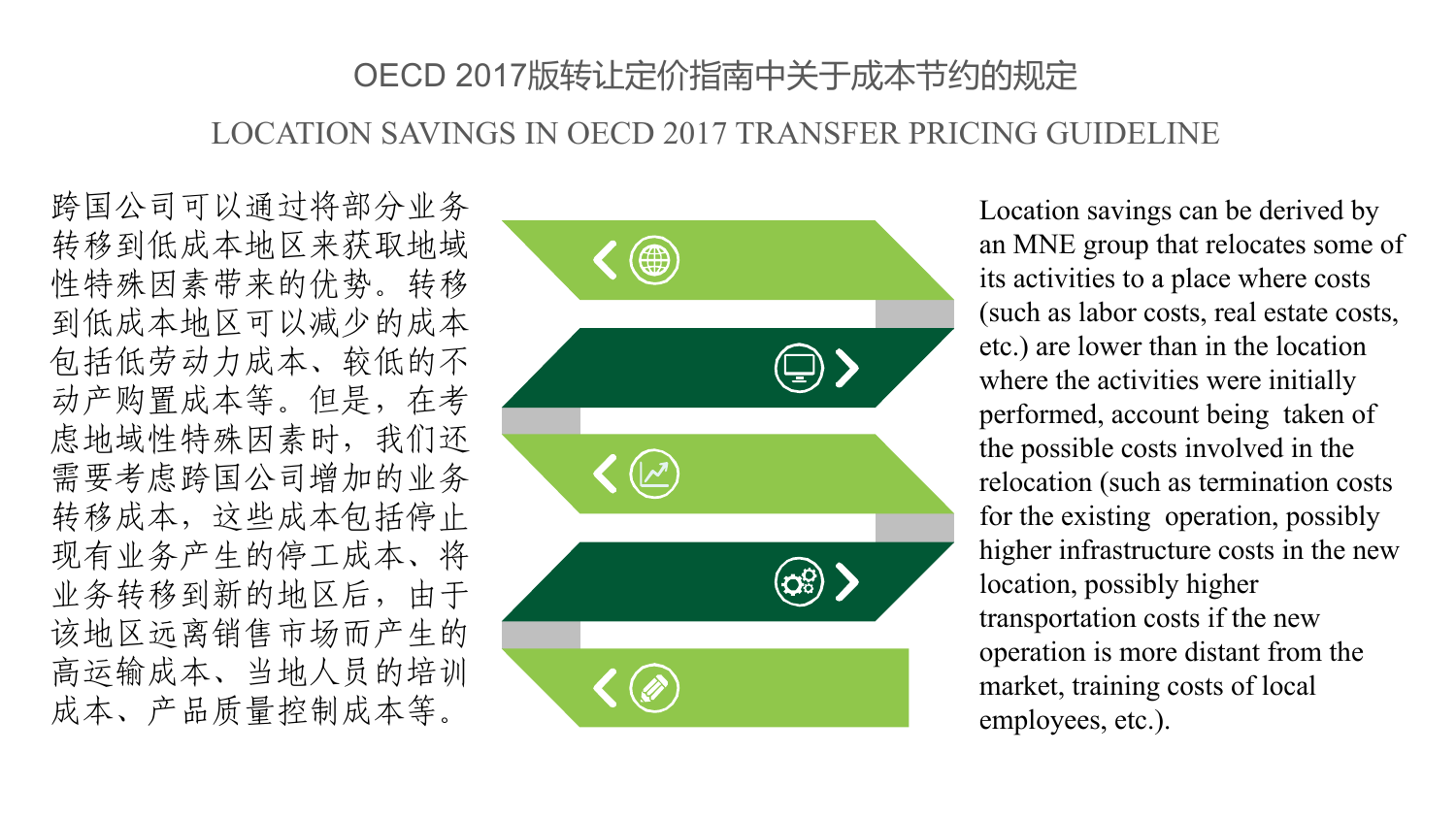# 中国税收法规中关于成本节约的规定

#### THE TAX RULES ABOUT LSA IN CHINA



税务机关分析评估被调查企业关联交易是否符合 独立交易原则时,选取的可比企业与被调查企业 处于不同经济环境的,应当分析成本节约、市场 溢价等地域特殊因素,并选择合理的转让定价方 法确定地域特殊因素对利润的贡献。



When analyzing and evaluating whether a related party transaction is consistent with the arm's length principle, if comparable companies selected and the enterprise under investigation are under different economic environments, tax authorities should analyze location specific factors, such as cost savings, market premium, etc., and select a appropriate transfer pricing method to determine the contribution to profits derived from the location specific factors.



## 国家税务总局公告2017年第六号 SAT Public Notice [2017] NO.6

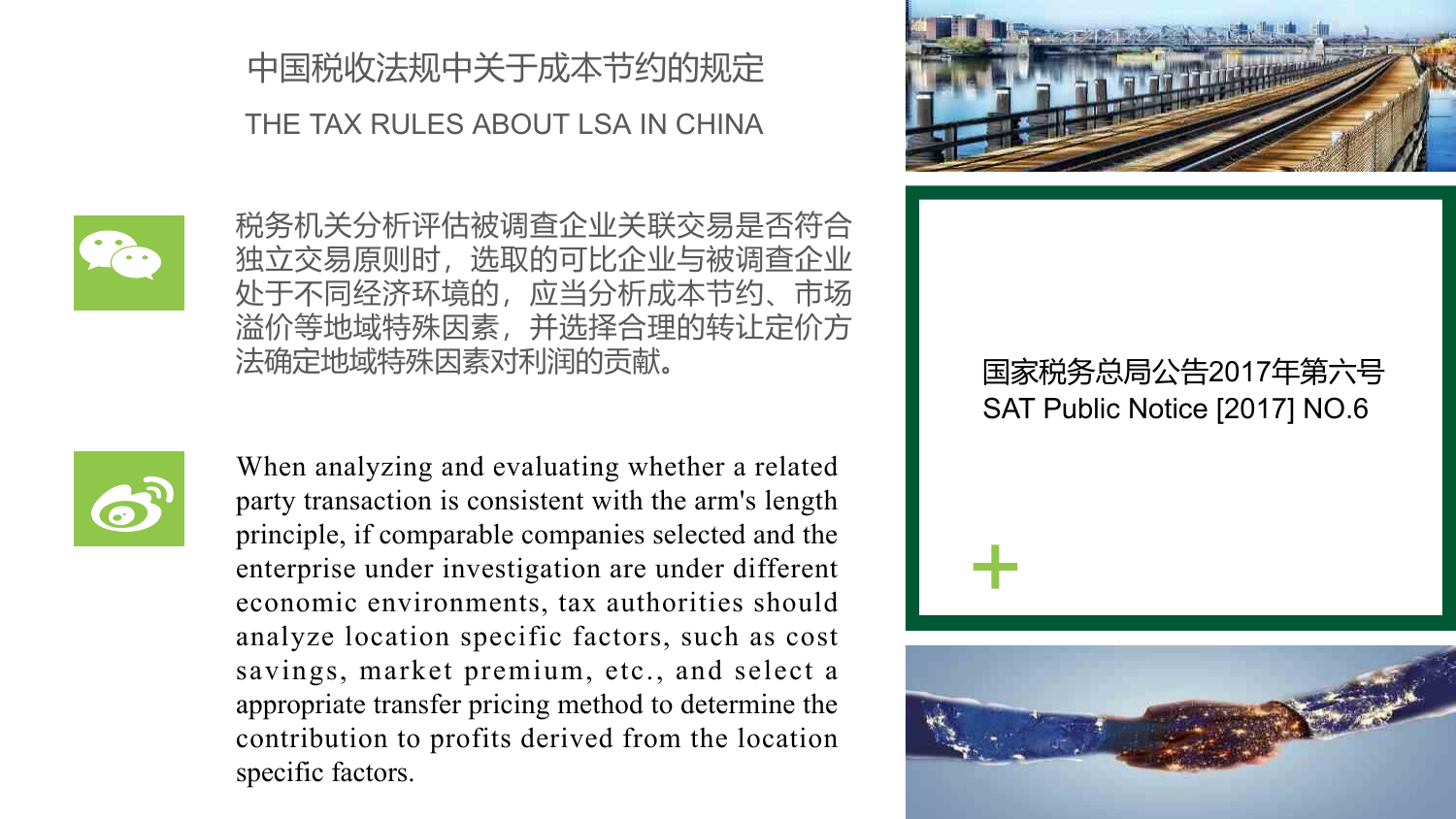# 中国税务机关采用四步法处理纳税人可能涉及的成本节约问题。

In dealings with Chinese taxpayers the Chinese tax administration has adopted a four-step approach on the issue of LSAs

ॎ

- 01 确认成本节约是否存在; identify if an LSA exists;
- 02 确认成本节约是否产生额外的利润; determine whether the LSA generates additional profit;
- 

03 量化和计算由成本节约产生的多余的利 润。 quantify and measure the additional

profits arising from the LSA;

04 确定转让定价方法来分配由成 本节约所产生的多余利润 determine the transfer pricing method to allocate the profits arising from the LSA.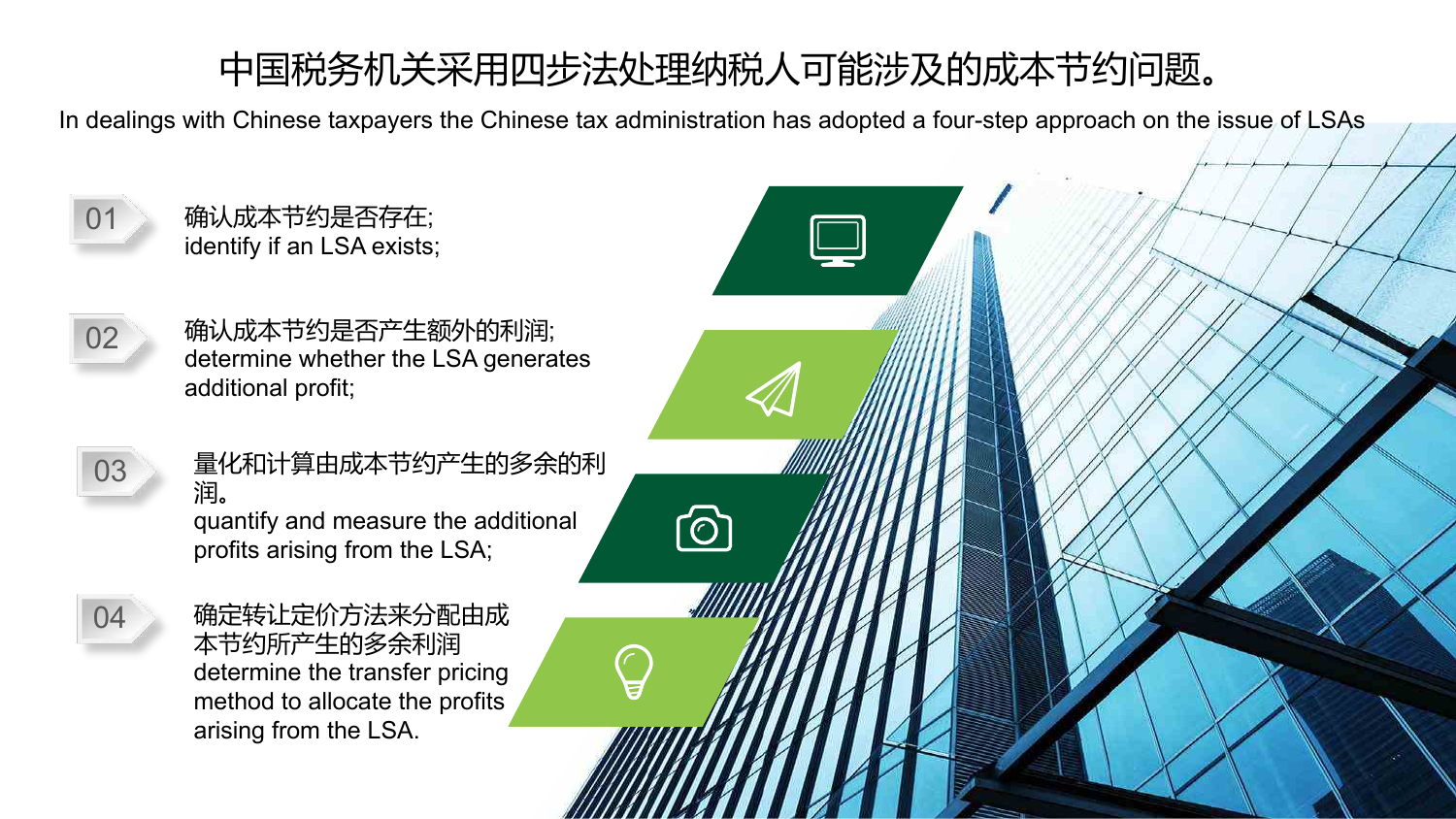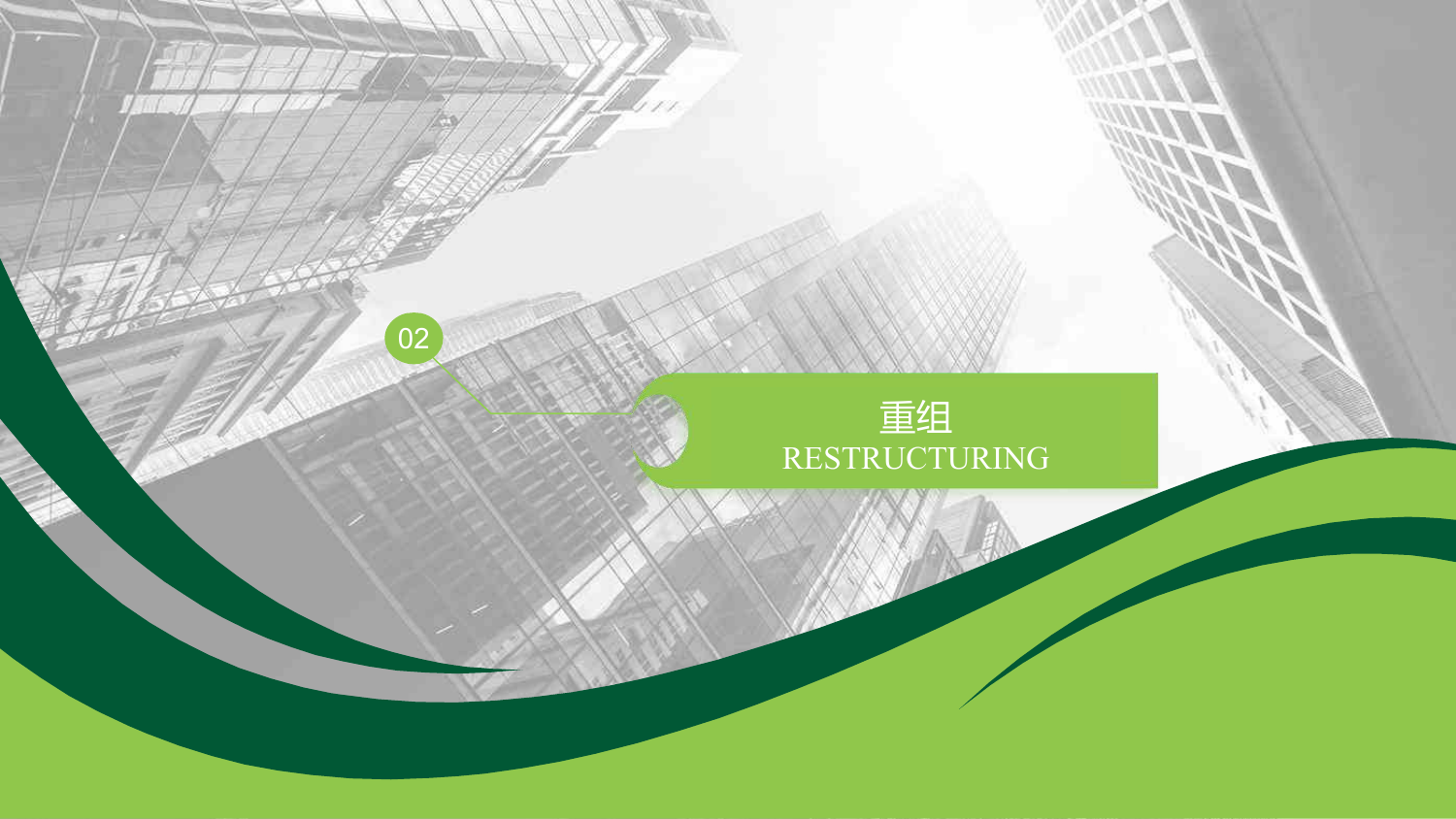#### 中国税收法规中关于重组的规定 THE TAX RULES ABOUT RESTRUCTURING IN CHINA



# 企业重组,是指企业在日常经营活动以 外发生的法律结构或经济结构重大改变 的交易

Enterprise restructuring herein refers to the transactions where material changes take place in legal structure or economic structure of enterprises beyond normal operation activities,

定义 DEFINITION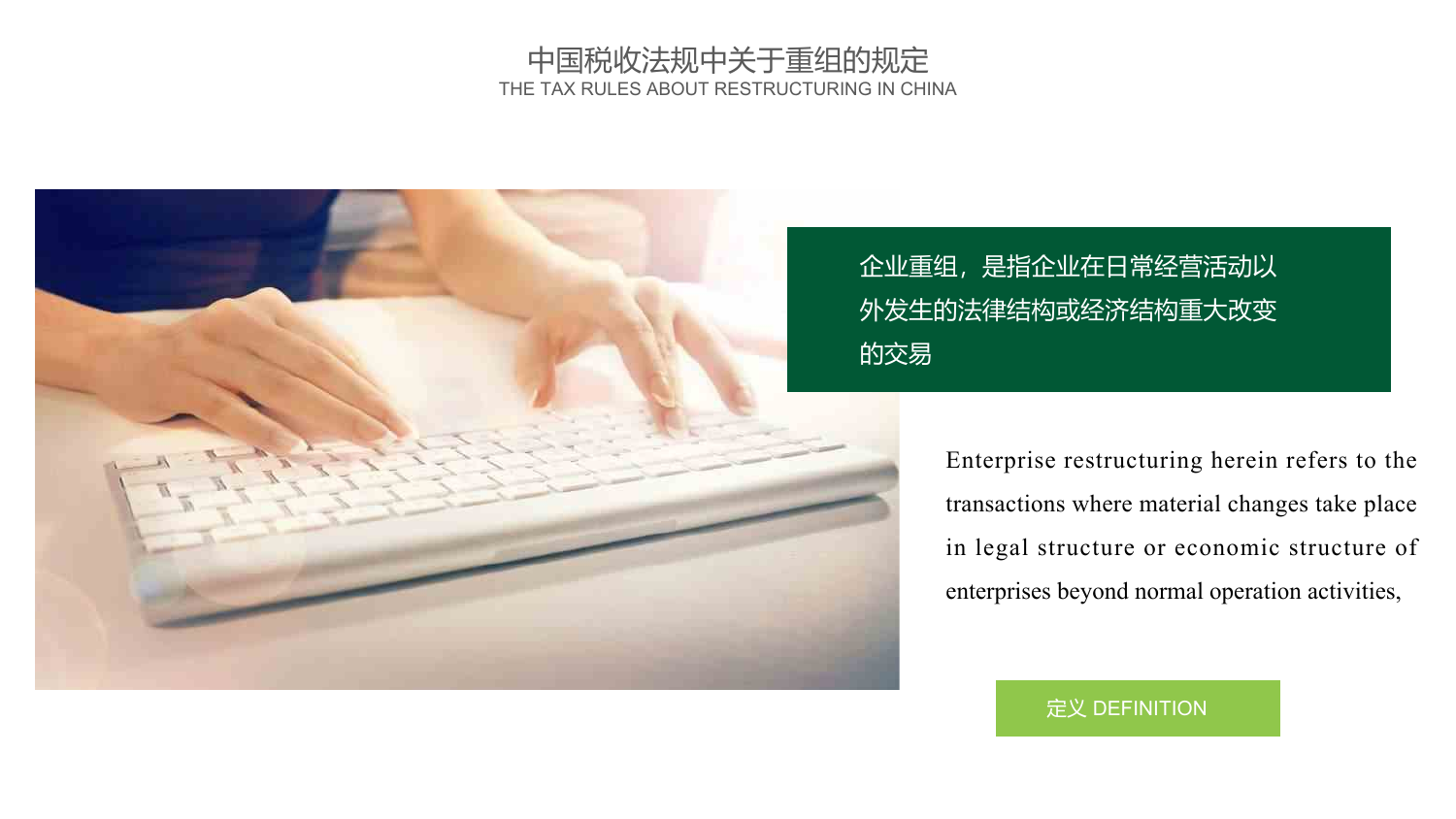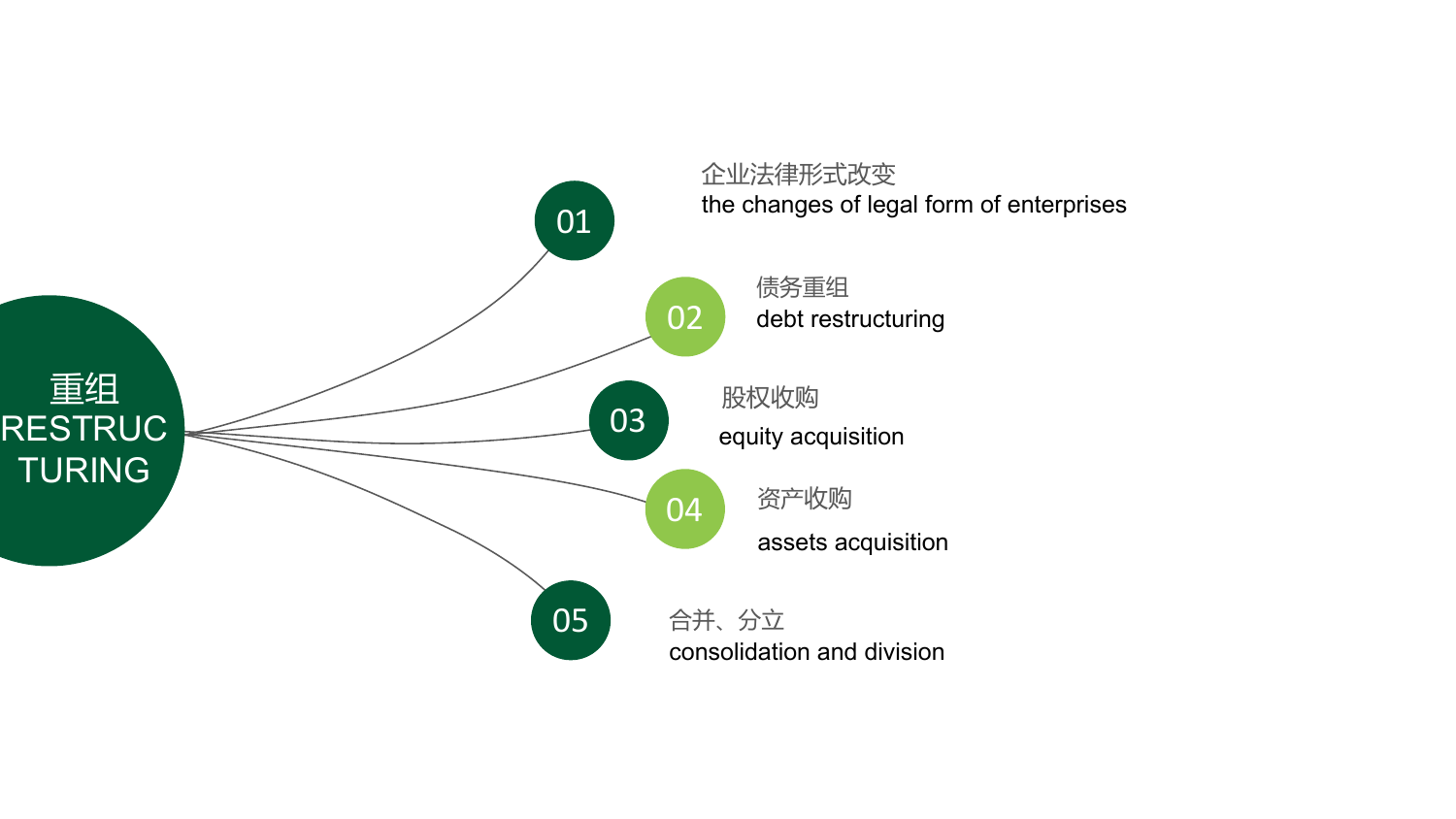#### 重组的税务处理 TAX TREATMENT OF RESTRUCTURING



#### general tax treatment provisions 一般性税务处理

special tax treatment provisions 特殊性税务处理

区分不同的条件分别适用一般性税务处理和特殊性税务处理 Tax treatment of enterprise restructuring is subject to different provisions by different conditions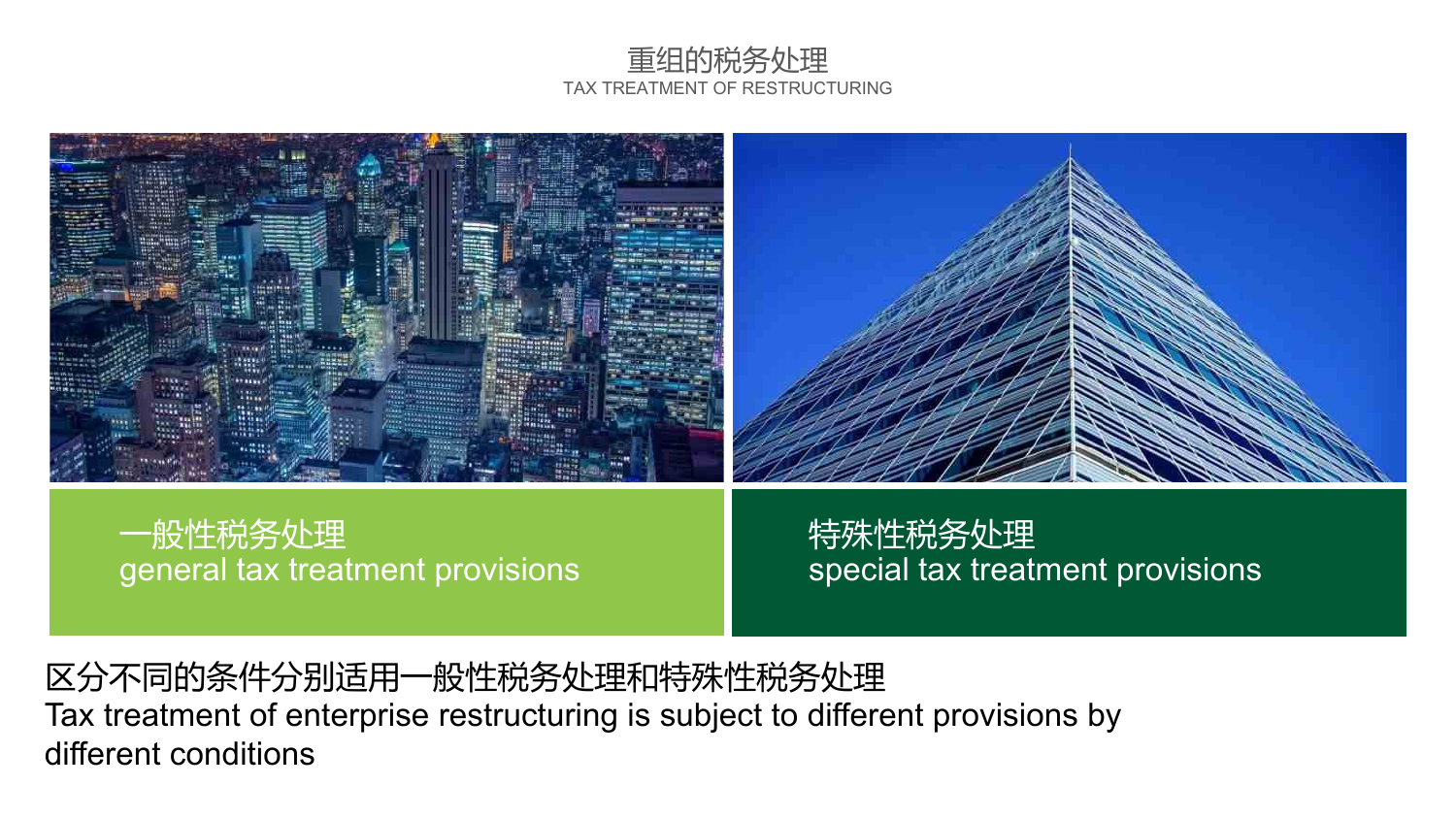#### 特殊性税务处理的条件 The conditions of special tax treatment

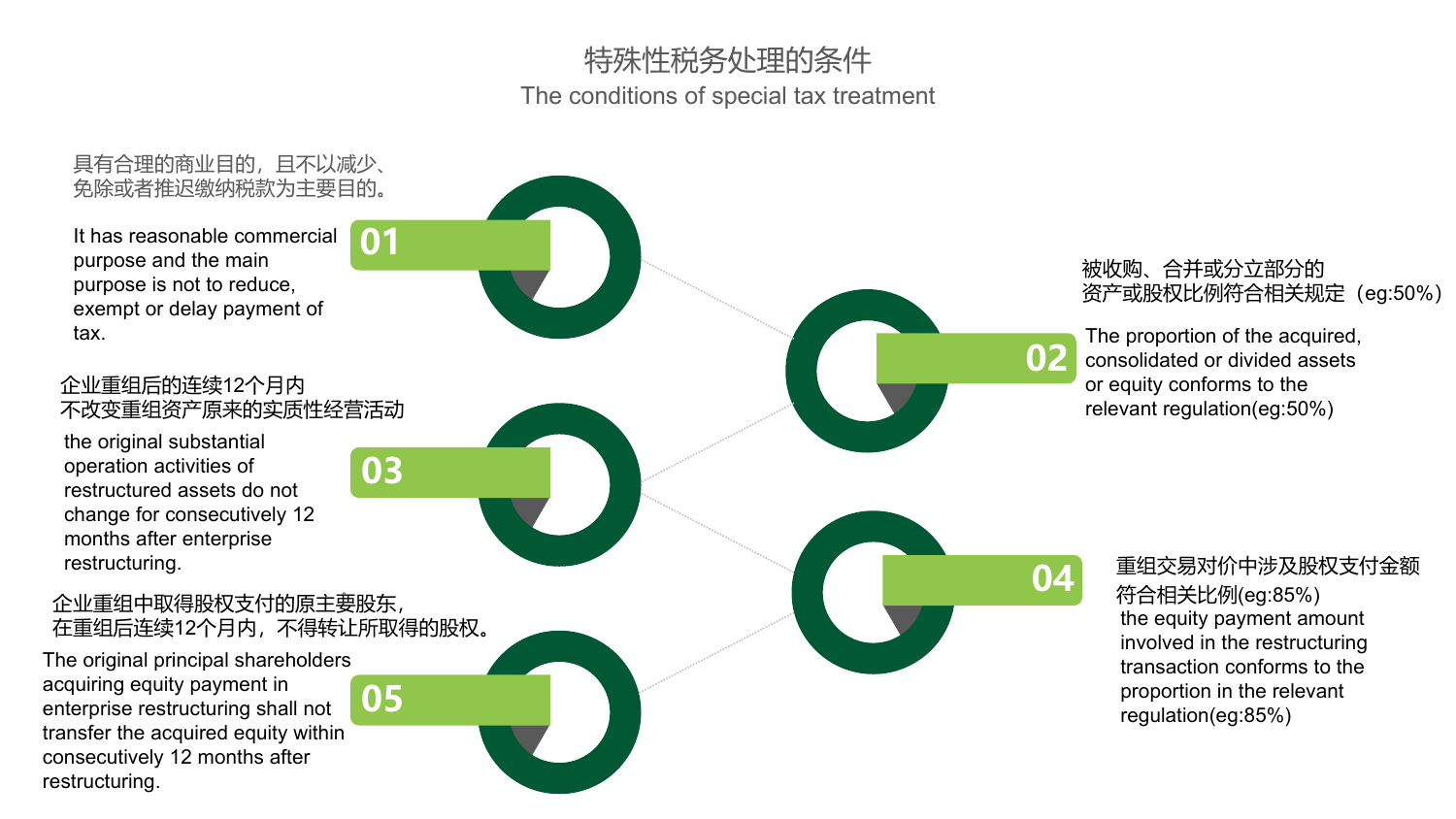# 跨境交易适用特殊性税务处理

#### The conditions of special tax treatment for cross border transaction





企业发生涉及中国境内与境外之间(包括 港澳台地区)的股权和资产收购交易,除 应符合上述条件外,还应同时符合其他条 件,才可选择适用特殊性税务处理规定



In case an enterprise has equity and assets acquisition transactions cross border (including Hong Kong, Macao and Taiwan areas), besides meeting these five conditions, other conditions shall be met to select special tax treatment provisions.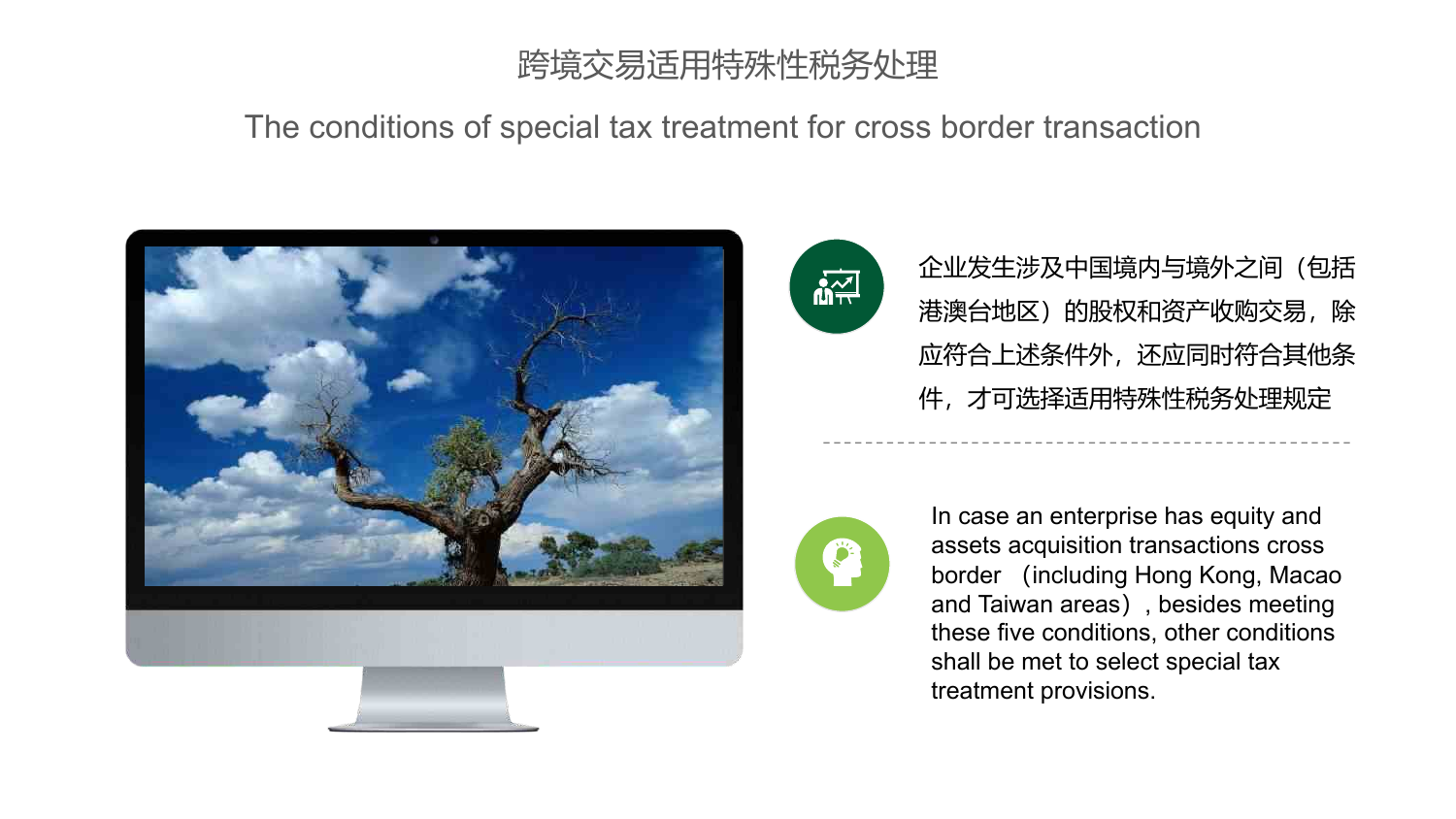# 集团协同 GROUP SYNERGIES

04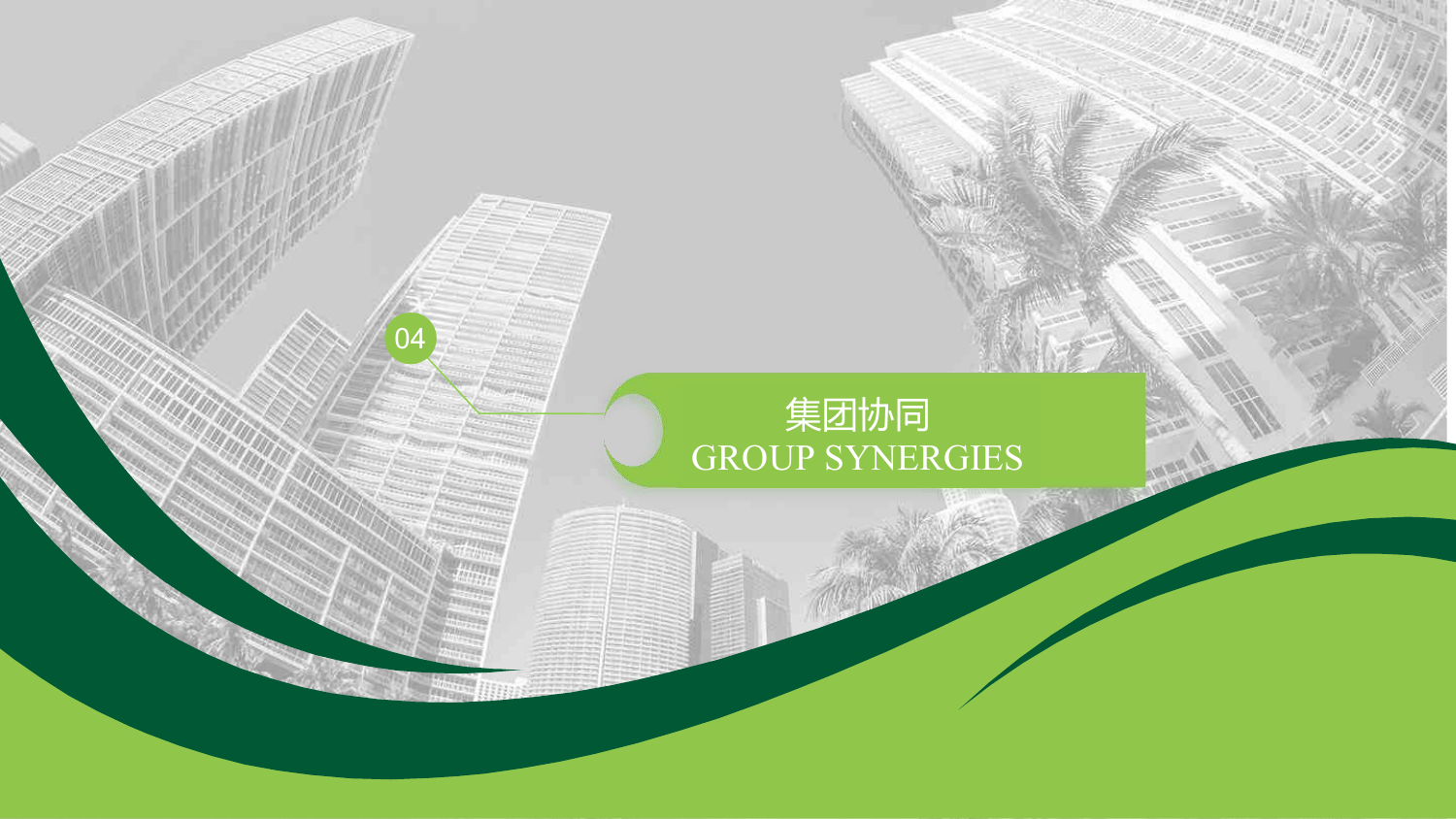

#### GROUP SYNERGIES



集团效应不是一项无形资产,但是在无形资产转让定价方面的分析中意义重大。 Group synergies are not an intangible, but they can be significant in the analysis of the transfer pricing aspects of intangibles.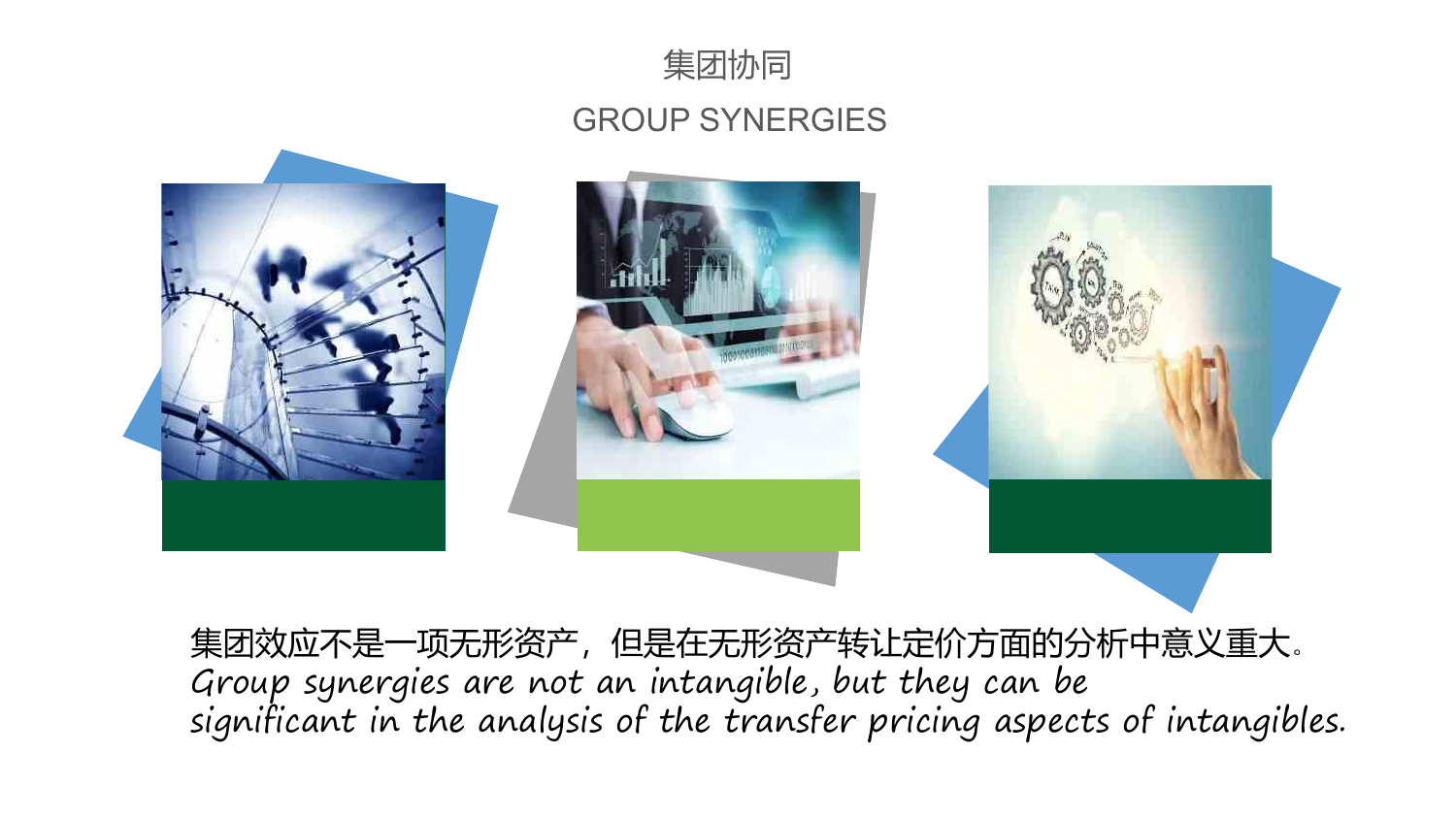# 中国税收法规中关于集团协同的规定 THE TAX RULES ABOUT GROUP SYNERGIES IN CHINA



SAT Public Notice [2017] No.6: When carrying out a transfer pricing investigation, tax authorities should conduct comparability analysis. Comparability analysis normally consists of the following five aspects. Tax authorities may tailor the analysis to the circumstances of the case.

务机关实施转让定价调 查时,应当进行可比性 分析,可比性分析一般 包括以下五个方面。税 务机关可以根据案件情 况选择具体分析内容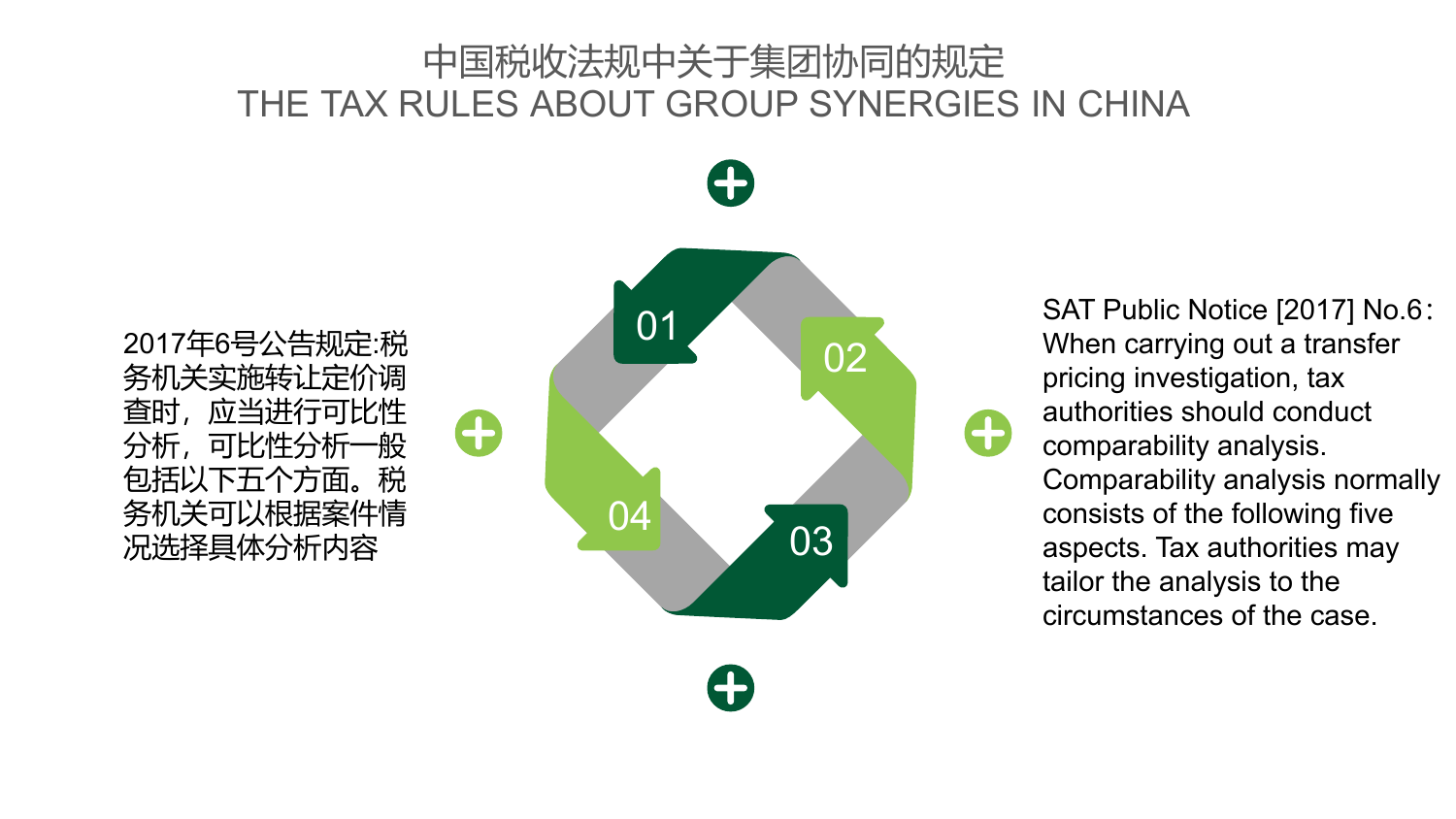# 可比性分析 comparability analysis



#### **交易资产或者劳务特性** Characteristics of the assets or services transacted.



#### **交易各方执行的功能、承 担的风险和使用的资产** Functions performed, risks assumed and assets used by each party to the transaction.



## **合同条款** Contractual terms



#### **经济环境**

Economic environment



**经营策略** Business strategies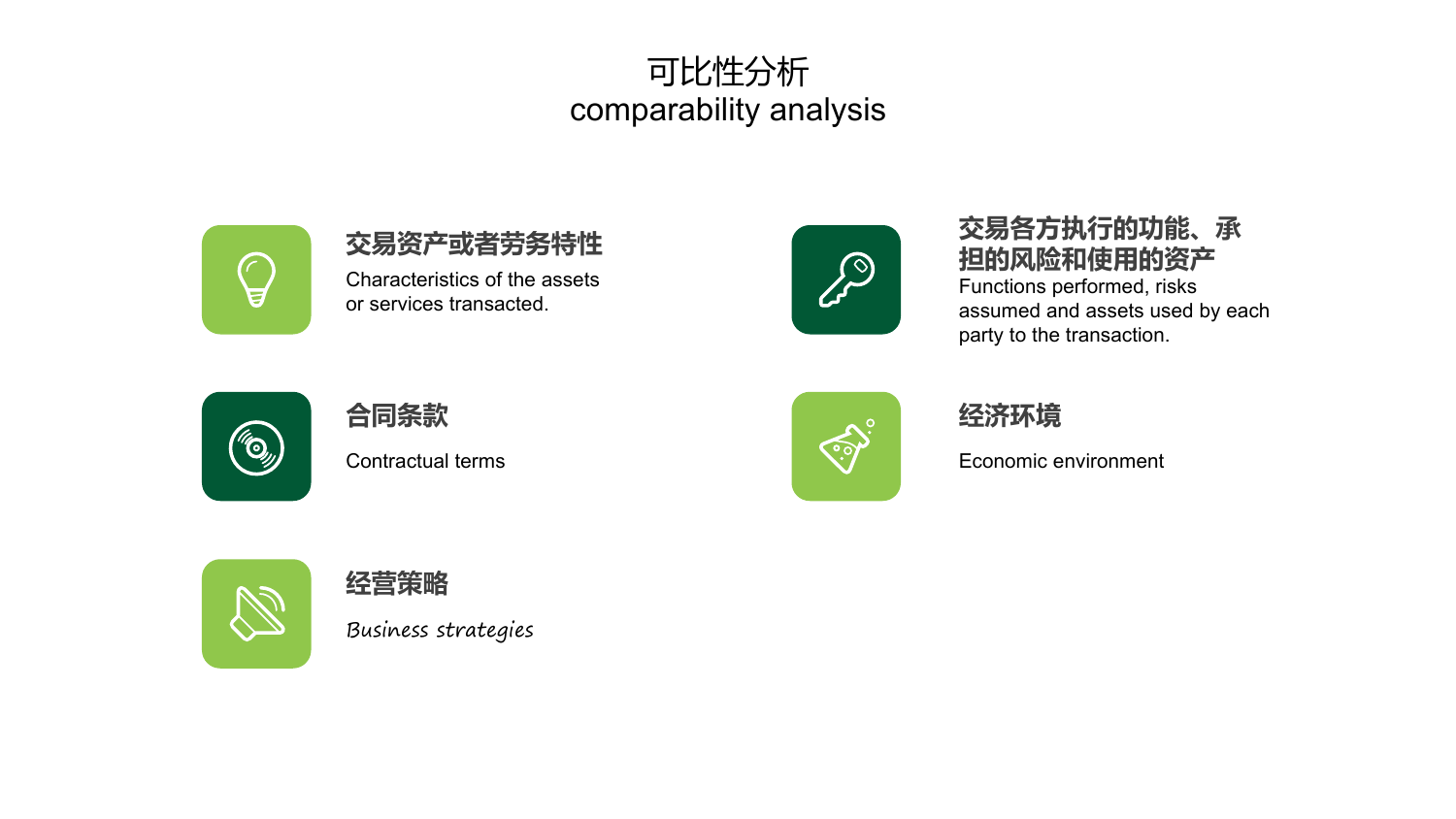